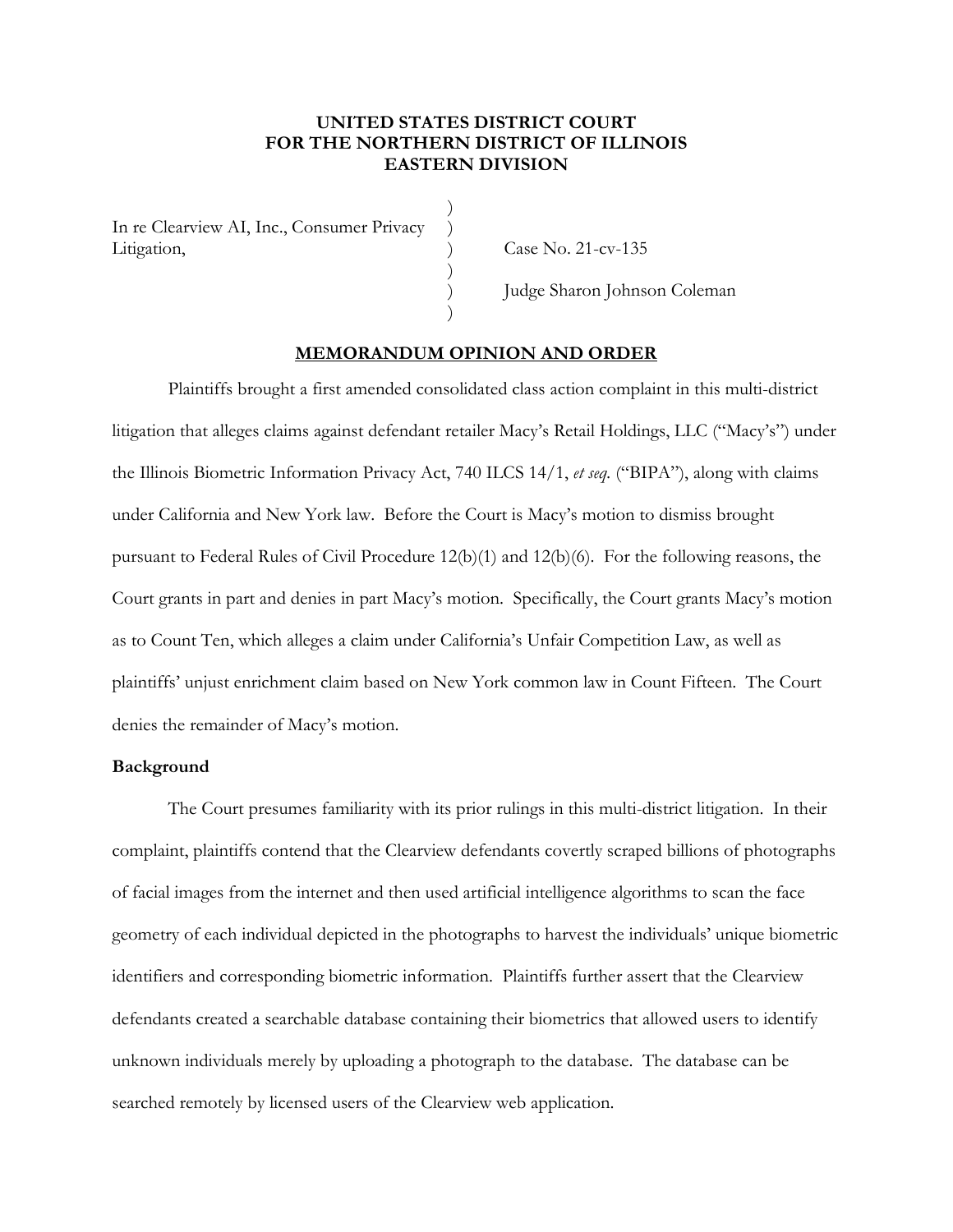Defendant Macy's is a private corporation that purchased access to the Clearview database and the biometrics contained therein to identify people whose images appeared in surveillance camera footage from Macy's retail stores. Plaintiffs assert that Macy's utilized Clearview's database over 6,000 times, each time uploading an image to the database to search for a match. Furthermore, plaintiffs contend that Macy's is similarly situated to other database users which comprise the Clearview Client class:

All non-governmental, private entities – including publicly-traded companies – who purchased access to, or otherwise obtained, the Biometric Database and then utilized the database to run biometric searches at a time when the Biometrics of one or more of the named Plaintiffs had already been captured, collected or obtained, and subsequently stored, by the Clearview Defendants.

In their complaint, plaintiffs bring a BIPA claim against Macy's under 740 ILCS 14/15(b), which prohibits private entities from collecting, capturing, purchasing, receiving through trade, or otherwise obtaining a person's biometric identifiers or information without first providing notice and consent. Similarly, plaintiffs bring a BIPA claim under 740 ILCS 14/15(c), which prohibits private entities from selling, leasing, trading, or profiting from a person's biometric identifiers or information. Plaintiffs also bring statutory and common law claims against Macy's under California and New York law.

# **Legal Standards**

A Rule 12(b)(1) motion challenges federal jurisdiction, and the party invoking jurisdiction bears the burden of establishing the elements necessary for subject matter jurisdiction, including standing. *Thornley v. Clearview AI, Inc.*, 984 F.3d 1241, 1244 (7th Cir. 2021); *International Union of Operating Eng'rs v. Daley*, 983 F.3d 287, 294 (7th Cir. 2020). Under Rule 12(b)(1), the Court accepts the well-pleaded factual allegations as true and construes all reasonable inferences in the plaintiff's favor when a defendant has facially attacked standing. *Prairie Rivers Network v. Dynegy Midwest Generation, LLC*, 2 F.4th 1002, 1007 (7th Cir. 2021).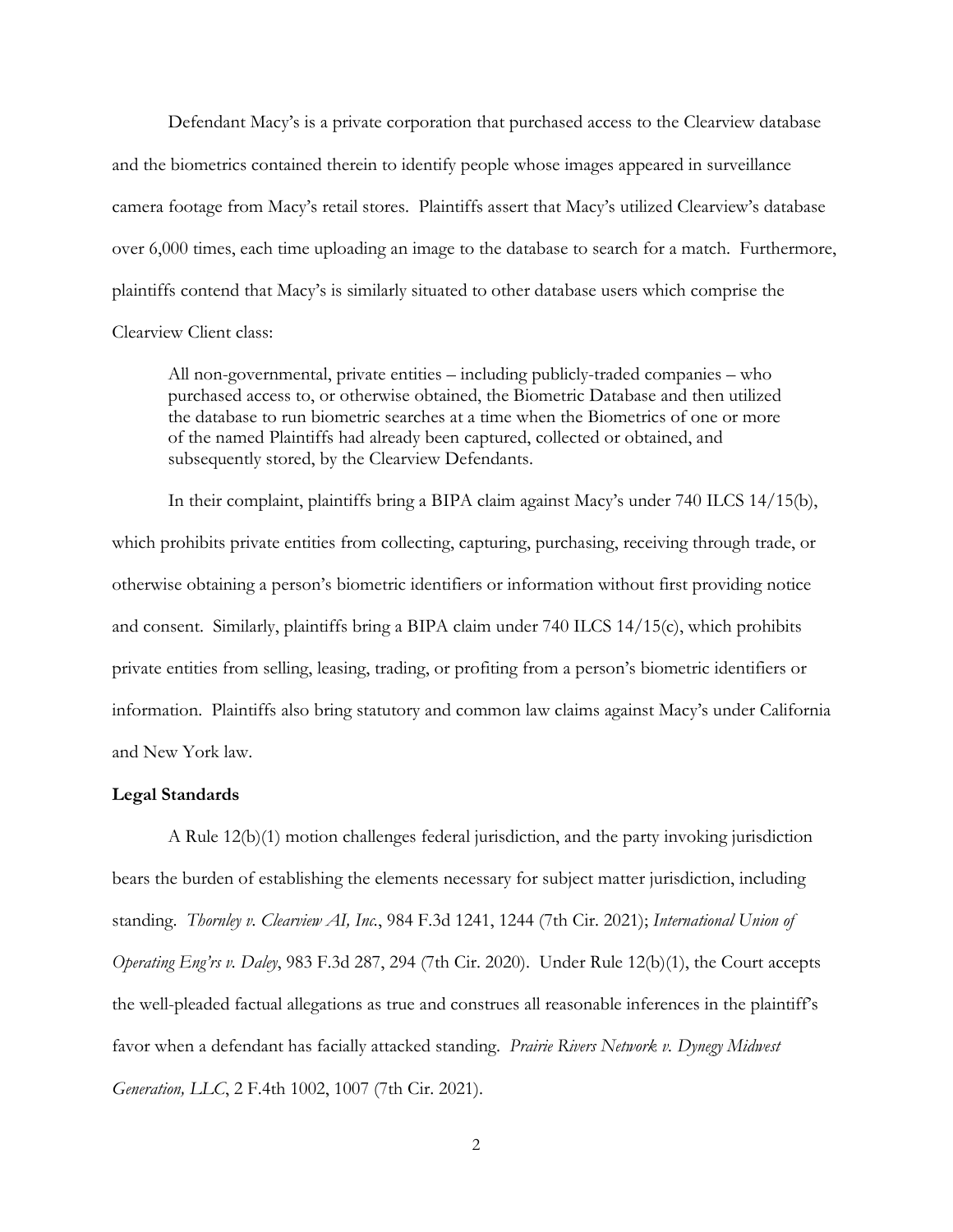A motion to dismiss brought pursuant to Rule 12(b)(6) for failure to state a claim tests the sufficiency of the complaint, not its merits. *Skinner v. Switzer*, 562 U.S. 521, 529, 131 S.Ct. 1289, 179 L.Ed.2d 233 (2011). When considering dismissal of a complaint, the Court accepts all well-pleaded factual allegations as true and draws all reasonable inferences in favor of the plaintiff. *Erickson v. Pardus*, 551 U.S. 89, 94, 127 S.Ct. 2197, 167 L.Ed.2d 1081 (2007) (per curiam). To survive a motion to dismiss, plaintiff must "state a claim for relief that is plausible on its face." *Bell Atlantic Corp. v. Twombly*, 550 U.S. 544, 570, 127 S.Ct. 1955, 167 L.Ed.2d 929 (2007). A complaint is facially plausible when the plaintiff alleges enough "factual content that allows the court to draw the reasonable inference that the defendant is liable for the misconduct alleged." *Ashcroft v. Iqbal*, 556 U.S. 662, 678, 129 S.Ct. 1937, 173 L.Ed.2d 868 (2009).

### **Discussion**

#### *Article III Standing*

Macy's first argues that the Court does not have subject matter jurisdiction by challenging plaintiffs' Article III standing to bring their BIPA 15(b) and 15(c) claims as alleged in Counts One and Three of the first amended consolidated class action complaint. "Article III of the Constitution limits the federal judicial power to deciding 'Cases' and 'Controversies'" and "as an essential part of a federal court's authority under Article III, [the] standing doctrine ensures respect for these jurisdictional bounds." *Prairie Rivers Network,* 2 F.4th at 1007. To establish standing under Article III, a plaintiff must show: (1) he suffered an injury-in-fact; (2) that is fairly traceable to defendant's conduct; and (3) that is likely to be redressed by a favorable judicial decision. *Protect Our Parks, Inc. v. Chicago Park Dist.*, 971 F.3d 722, 729 (7th Cir. 2020) (Barrett, J.).

In its motion, Macy's contends that plaintiffs cannot establish Article III standing because they have failed to sufficiently allege a concrete and particularized injury-in-fact. To determine whether the disclosure of plaintiffs' private information without their consent caused a sufficiently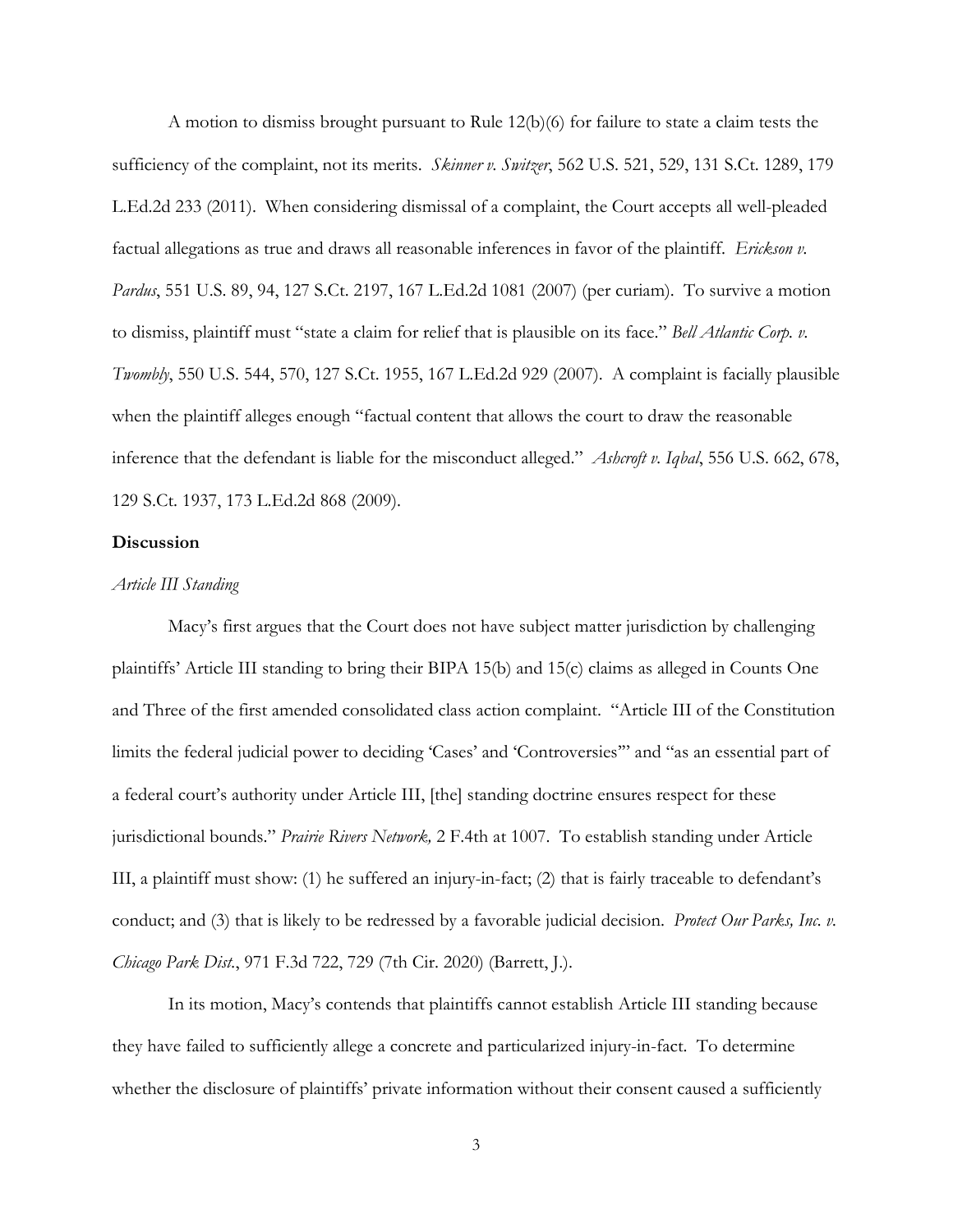concrete harm to support standing, the Court looks to both history and the judgment of Congress for guidance. *Gadelhak v. AT&T Servs., Inc.*, 950 F.3d 458, 462 (7th Cir. 2020) (Barrett, J.). The historical inquiry asks, "whether the asserted harm has a 'close relationship' to a harm traditionally recognized as providing a basis for a lawsuit in American courts—such as physical harm, monetary harm, or various intangible harms." *TransUnion*, *LLC v. Ramirez*, 141 S.Ct. 2190, 2200 (2021). As the *TransUnion* Court explained, "[v]arious intangible harms can also be concrete" including "reputational harms, disclosure of private information, and intrusion upon seclusion." *Id.* at 2204.

Here, plaintiffs have sufficiently alleged that defendant's use of their private information without the opportunity to give their consent as required under BIPA 15(b) caused them the concrete harm of violating their privacy interests in their biometric data. *See Bryant v. Compass Group USA, Inc.*, 958 F.3d 617, 627 (7th Cir. 2020) (defendants "inflicted the concrete injury BIPA intended to protect against, *i.e.* a consumer's loss of the power and ability to make informed decisions about the collection, storage, and use of her biometric information."). Therefore, plaintiffs have sufficiently alleged a concrete injury-in-fact for Article III standing purposes.

Likewise, plaintiffs have sufficiently stated a concrete injury-in-fact under BIPA 15(c) by alleging that Macy's profited from using the Clearview database to prevent losses and improve customer experience, and, that as a result of Macy's use, plaintiffs' biometric information was compromised. Contrary to Macy's argument that it merely uploaded photographs onto the Clearview database, plaintiffs allege that Macy's purchased, obtained, accessed, and used the biometrics in the database and profited from that conduct. Meanwhile, Macy's reliance on the Seventh Circuit's decision in *Thornley* is misplaced because in that matter, the plaintiffs purposely avoided federal court jurisdiction by bringing bare BIPA 15(c) claims alleging that they were not injured as a result of any BIPA violations. *See Thornley*, 984 F.3d at 1246; *Thornley v. Clearview AI, Inc.*, No. 20-cv-3843, 2020 WL 6262356, at \*2 (N.D. Ill. Oct. 23, 2020) (Coleman, J.) ("Plaintiffs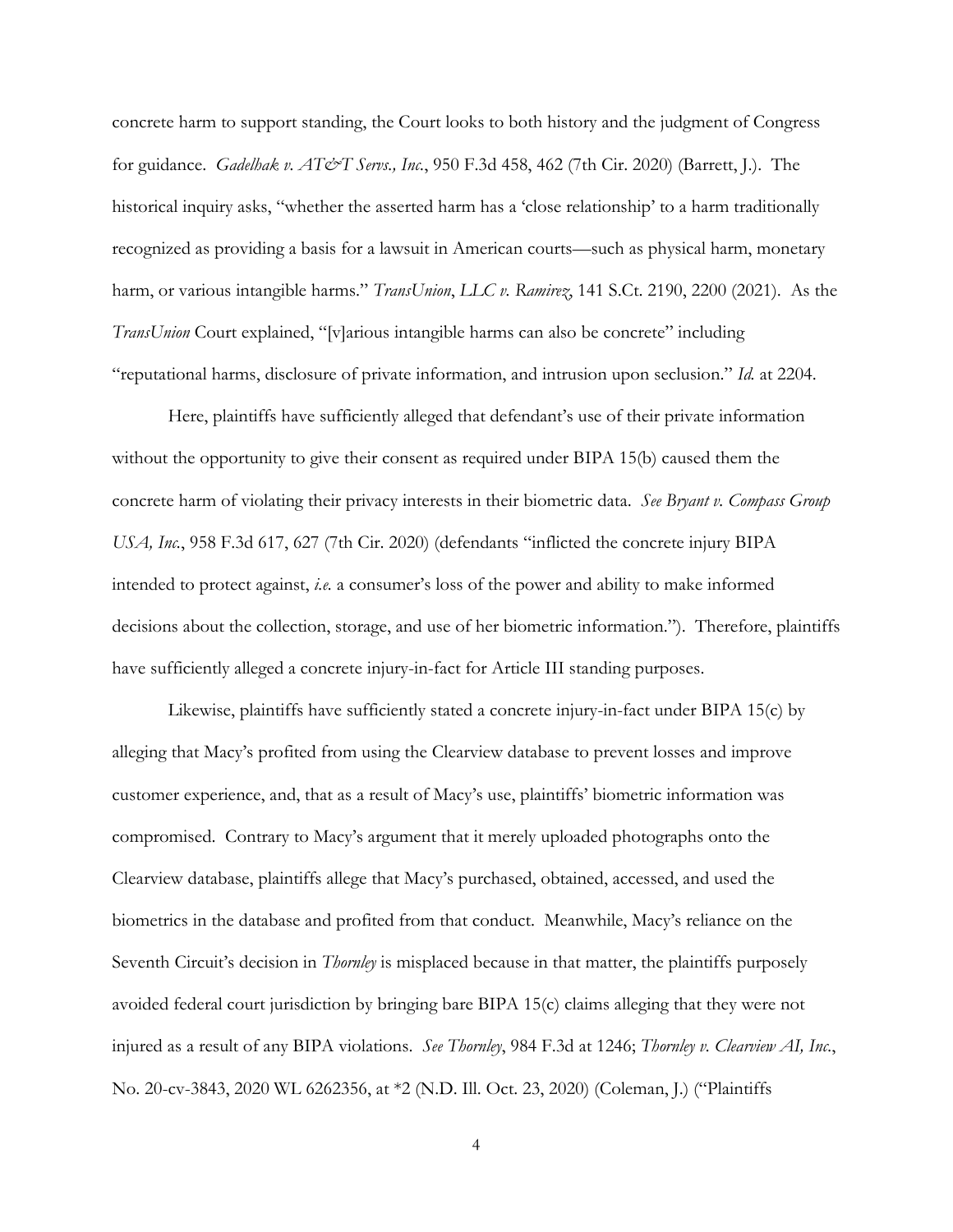purposely narrowed their claim to the general prohibition of Clearview selling and profiting from plaintiffs' biometric data and filed their lawsuit in state court where such actions are allowed without the constraints of Article III standing*.*"); *see also Rosenbach v. Six Flags Enter. Corp.,* 129 N.E.3d 1197, 1207, 432 Ill.Dec. 654, 664 (Ill. 2019) ("an individual need not allege some actual injury or adverse effect, beyond violation of his or her rights under the Act, in order to qualify as an 'aggrieved' person."). Such is not the case here.

The Court turns to the other factors of Article III standing, namely, that the injuries alleged are fairly traceable to Macy's conduct and that the injuries are likely to be redressed by a favorable judicial decision. In its motion, Macy's argues that the relief plaintiffs seek has no bearing on their need to protect their biometric information because Macy's does not "possess" this information. Viewing the allegations in plaintiffs' favor, they have alleged that Macy's has done more than merely possess their photos, including that Macy's used the Clearview database to obtain the biometrics of millions of Illinois residents for comparing the data against the photographs Macy's uploaded. With these allegations in mind, Macy's cannot point the finger at the Clearview defendants and then ignore its own conduct in using the Clearview database. Moreover, "the prospect of statutory damages shows that such an injury is redressable." *Bryant*, 958 F.3d at 621. Macy's Article III standing argument fails.

## *Rule 12(b)(6) Challenges to BIPA Claims*

Macy's challenges plaintiffs' BIPA claims under Rule 12(b)(6) arguing plaintiffs have failed to adequately allege these claims under the federal pleading standards per *Iqbal* and *Twombly*. First, Macy's argues plaintiffs have failed to sufficiently allege their BIPA 15(b) claim because they do not allege the who, what, where, when, or how of this claim. From Macy's argument, it appears Macy's is arguing that plaintiffs must fulfill the heightened pleading standard under Rule 9(b), *see Mamalakis v. Anesthetix Mgmt. LLC*, 20 F.4th 295, 301 (7th Cir. 2021), which is simply not the case. Meanwhile,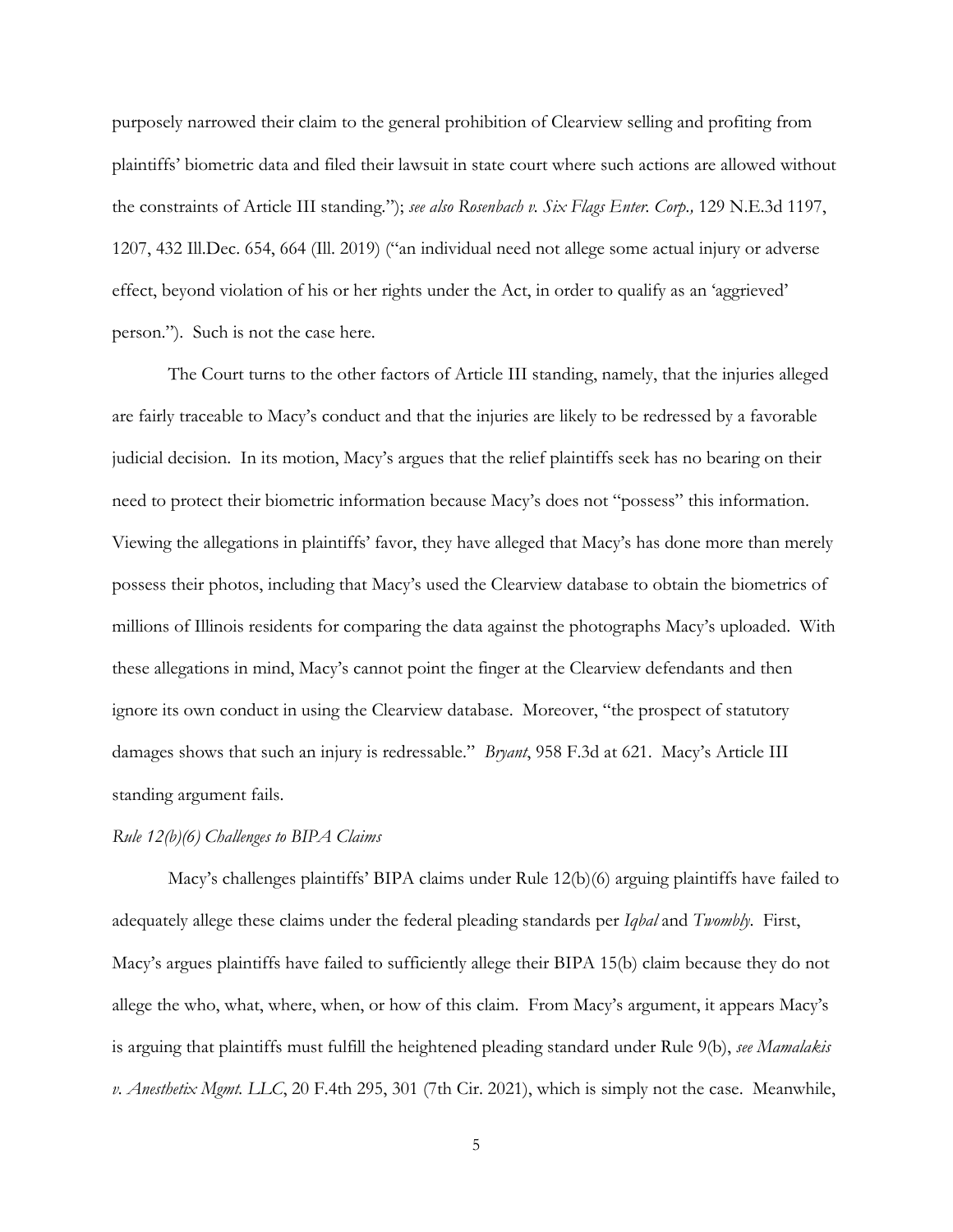the basis of plaintiffs' BIPA 15(b) claim is that Macy's accessed and obtained plaintiffs' biometric information without plaintiffs' knowledge and consent each time Macy's sought to identify an individual by uploading photos to the Clearview database. In other words, Macy's actively purchased access to obtain plaintiffs' biometrics without complying with BIPA 15(b)'s notice and consent requirements. *Cothron v. White Castle Sys., Inc.,* 20 F.4th 1156, 1159 (7th Cir. 2021) ("Section 15(b) provides that a private entity may not 'collect, capture, purchase, receive through trade, or otherwise obtain' a person's biometric data without first providing notice to and receiving consent from the person."). Thus, plaintiffs have plausibly alleged their BIPA 15(b) violation against Macy's.

Macy's also takes issue with plaintiffs' BIPA 15(c) allegations arguing that plaintiffs have not alleged Macy's possessed their biometric information and that plaintiffs did not provide sufficient factual details that Macy's profited from this information. Despite these arguments, plaintiffs have adequately alleged that Macy's obtained access to their biometric information and searched the Clearview database resulting in Macy's obtaining, accessing, and using the biometrics in the database. Plaintiffs also allege that Macy's used this information for their own business purposes and profited from its use. From plaintiffs' allegations, it is reasonable to infer that plaintiffs' biometric information was necessary to Macy's loss prevention business model and that this biometric information generated profits by reducing the number of stolen goods. Accordingly, plaintiffs' have plausibly alleged their BIPA 15(c) claim against Macy's.

### *California State Law Claims*

In Counts Ten through Thirteen, plaintiff Andrea Vestrand, on behalf of herself and others similarly situated in the California Subclass, brings claims under California statutory and common law. In Count Ten, Vestrand alleges that Macy's violated California's Unfair Competition Law ("UCL"). To bring a claim under the UCL, a plaintiff must "(1) establish a loss or deprivation of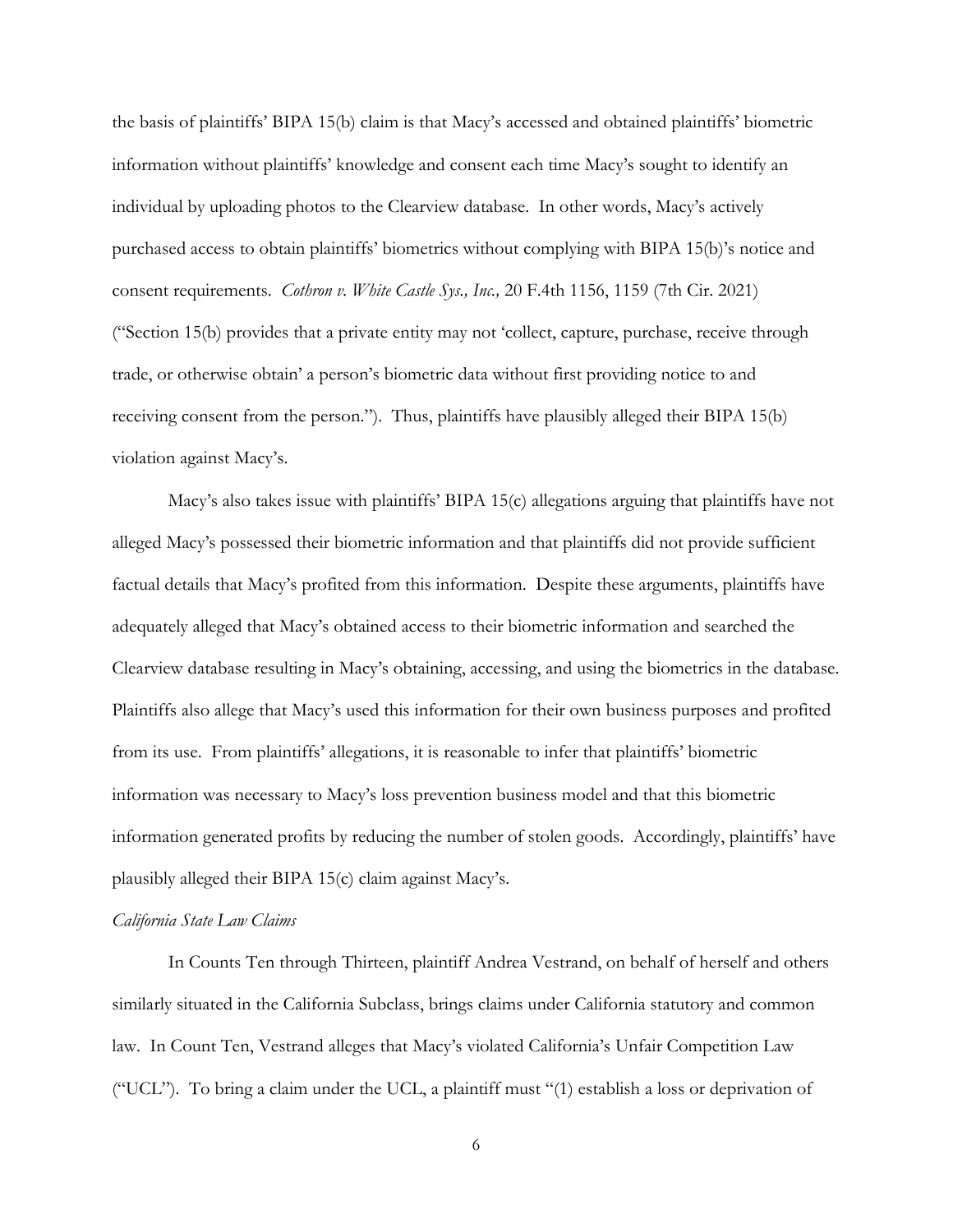money or property sufficient to quantify as injury in fact, i.e., *economic injury*, and (2) show that the economic injury was the result of, i.e., *caused by*, the unfair business practice." *Kwikset Corp. v. Superior Court*, 51 Cal. 4th 310, 322, 120 Cal.Rptr.3d 741, 246 P.3d 877 (Cal. 2011) (emphasis in original).

Macy's maintains that plaintiffs' UCL claim necessarily fails because personal information is not "property" for purposes of the UCL. *See In re Facebook Privacy Litig.*, 791 F.Supp.2d 705, 714 (N.D. Cal. 2011). The Court agrees. Indeed, "[n]umerous courts have held that disclosure of personal information alone does not constitute economic or property loss sufficient to establish UCL standing, unless the plaintiff provides specific allegations regarding the value of the information." *Mastel v. Miniclip SA*, **\_\_\_** F.Supp.3d **\_\_\_**, 2021 WL 2983198, at \*11 (E.D. Cal. 2021).

Moreover, Macy's contends plaintiffs' UCL claim does not survive the present motion to dismiss because plaintiffs have failed to plausibly allege an unfair business practice for purposes of the UCL. The UCL "governs 'anti-competitive business practices' as well as injuries to consumers, and has as a major purpose 'the preservation of fair business competition.'" *Chu v. Old Republic Home Protection Co., Inc.*, 274 Cal.Rptr.3d 528, 536, 60 Cal.App.5th 346, 357 (Cal. 2021). In short, the "UCL's purpose is to protect both consumers and competitors by promoting fair competition in commercial markets for goods and services." *Erhart v. BofI Holding*, *Inc.,* 387 F.Supp.3d 1046, 1059 (S.D. Cal. 2019) (citation omitted). Plaintiffs' allegations do not involve the protection of fair competition in commercial markets, therefore, the Court dismisses plaintiffs' UCL claim without leave to amend because any such amendment would be futile.

In Count Eleven, Vestrand alleges a commercial misappropriation of likeness claim against Macy's under California Civil Code § 3344(a), as well as a common law right to publicity claim in Count Twelve. The Court analyzes Counts Eleven and Twelve together because to state a claim under § 3344(a), a plaintiff must first fulfill the elements of the common law right to publicity. *See Downing v. Abercrombie & Fitch,* 265 F.3d 994, 1001 (9th Cir. 2001); *Cross v. Facebook, Inc.,* 222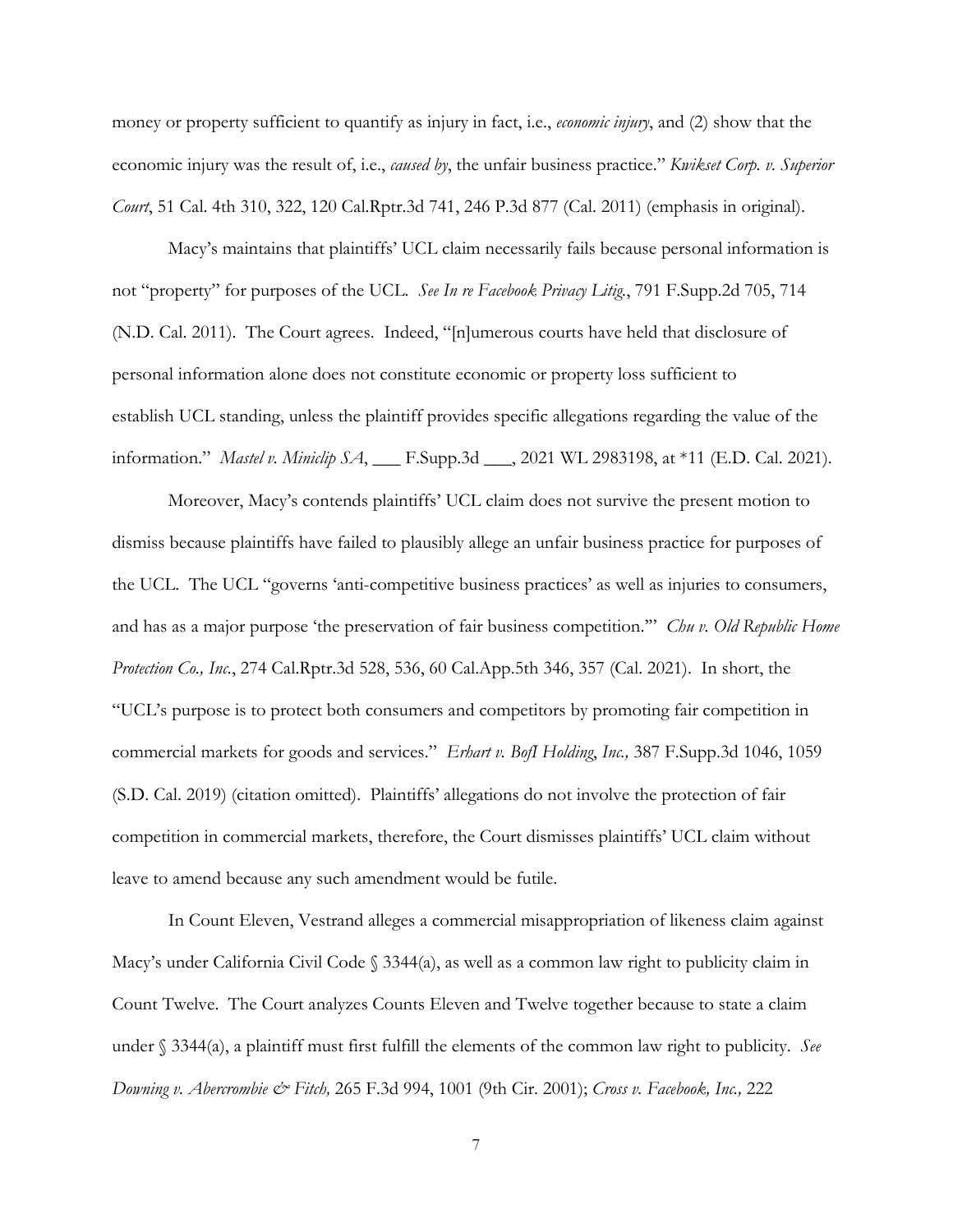Cal.Rptr.3d 250, 265, 14 Cal.App.5th 190, 208 (Cal. 2017) ("Civil Code section 3344 was intended to complement, not supplant, common law claims for right of publicity.").

The California common law "right of publicity seeks to prevent commercial exploitation of an individual's identity without that person's consent." *Maloney v. T3Media, Inc*., 853 F.3d 1004, 1010 (9th Cir. 2017). The elements of a common law right to privacy claim include: (1) defendant's unauthorized use of the plaintiff's identity; (2) the appropriation of plaintiff's name or likeness to defendant's advantage, commercial or otherwise; and (3) the resulting injury. *Downing,* 265 F.3d at 1001; *Ross v. Roberts*, 166 Cal.Rptr.3d 359, 365, 222 Cal.App.4th 677, 684 (Cal. 2013).

Macy's contends that Vestrand's common law claim must fail because she did not allege she has a commercial interest or value in her likeness. Vestrand, however, is not required to plead facts corresponding to each legal element of her claim to survive a motion to dismiss, but instead, need only allege a plausible claim. *Chapman v. Yellow Cab Cooperative*, 875 F.3d 846, 848 (7th Cir. 2017). Vestrand has done so by alleging that Macy's used her photographs and likeness without authorization for commercial gain via Macy's loss prevention business model. Further, Vestrand alleges the California Subclass was injured because Macy's did not compensate them for its use of their likenesses, identifies, and photographs. These allegations plausibly state a common law right to publicity claim under California law.

Next, under California's statutory remedy, § 3344, plaintiffs must also show "a knowing use by the defendant as well as a direct connection between the alleged use and the commercial purpose." *Downing*, 265 F.3d at 1001. In its motion, Macy's maintains that § 3344 requires plaintiffs to allege that its use of the Clearview database was for purposes of advertising, selling, or soliciting. Macy's, however, ignores parts of  $\S$  3344(a), which states, "[a]ny person who knowingly uses another's name, voice, signature, photograph, or likeness *in any manner*, on or in products, merchandise, or goods, or for purposes of advertising or selling, or soliciting purchases of, products,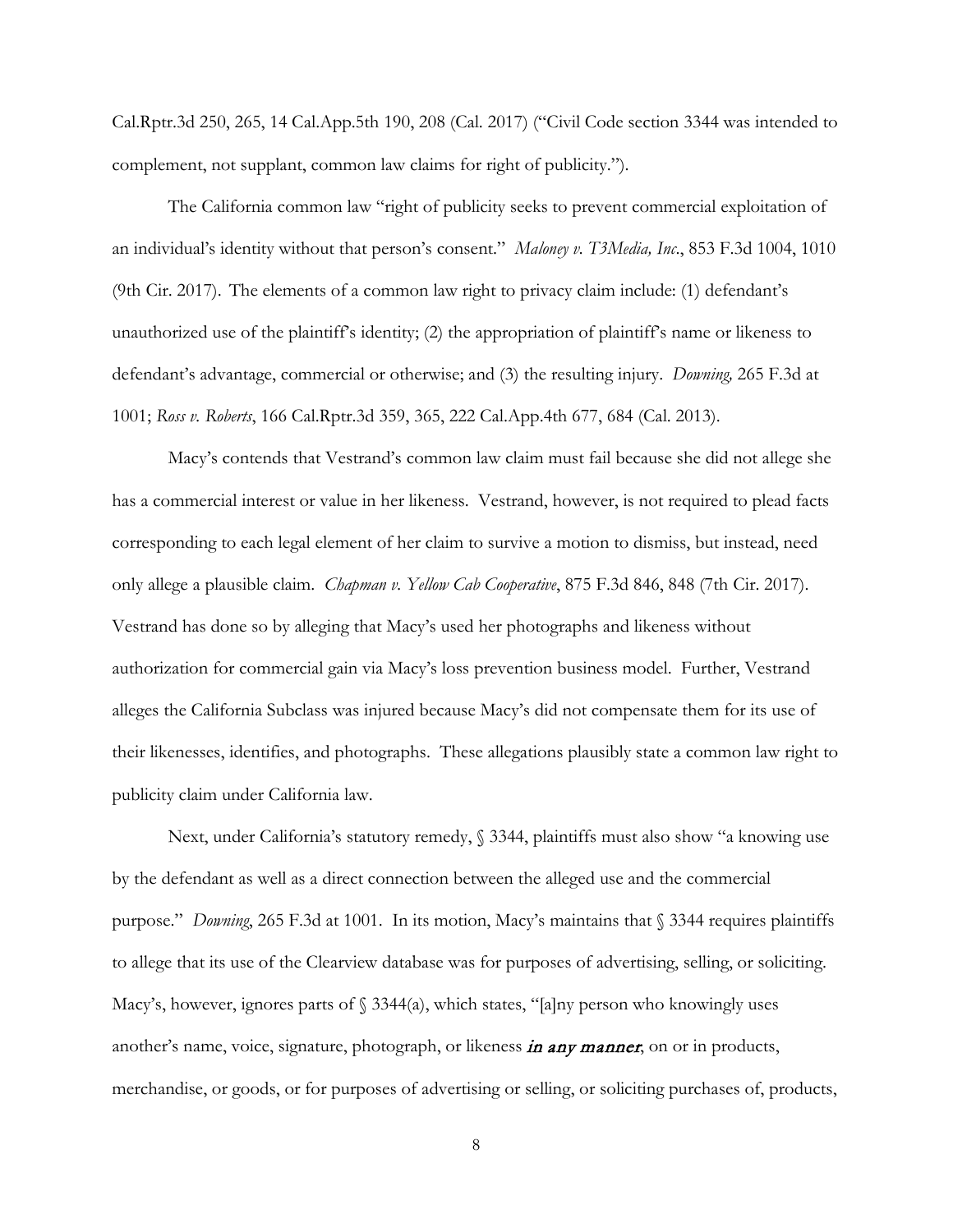merchandise, goods or services, without such person's prior consent, or, in the case of a minor, the prior consent of his parent or legal guardian, shall be liable for any damages sustained by the person or persons injured as a result thereof." (emphasis added). Therefore, under § 3344, plaintiffs need not allege that Macy's used their photos or likenesses for purposes of advertising, selling, or soliciting. And, as discussed, plaintiffs have adequately alleged that Macy's knowingly used their photos by accessing the Clearview database to achieve Macy's loss prevention goals. The Court denies Macy's motion to dismiss Counts Eleven and Twelve.

In Count Thirteen, Vestrand alleges that Macy's violated her right to privacy under the California Constitution. To establish a claim for invasion of privacy under the California Constitution, a plaintiff must eventually show (1) she possesses a legally protected privacy interest, (2) she maintains a reasonable expectation of privacy, and (3) defendant's conduct constituted a serious invasion of privacy. *Hill v. National Collegiate Athletic Assn.*, 865 P.2d 633, 654-55, 26 Cal.Rptr.2d 834, 7 Cal.4th 1 (Cal. 1994). Here, Macy's asserts plaintiffs failed to adequately allege that Vestrand possessed a legally protected privacy interest. The California Constitution protects two separate classes of privacy interests: (1) information privacy, which includes interests in precluding the dissemination or misuse of confidential and sensitive information; and (2) autonomy privacy, including interests in making personal decisions or conducting personal activities without intrusion. *In re Google Location History Litig.*, 514 F.Supp.3d 1147, 1154 (N.D. Cal. 2021) (citing *Hill*, 865 P.2d at 654). Because autonomy privacy protects bodily autonomy, it does not apply under the circumstances. *See In re Yahoo Mail Litig*., 7 F.Supp.3d 1016, 1039 (N.D. Cal. 2014). The Court thus examines whether plaintiffs have sufficiently alleged the first class of privacy interests, information privacy.

Construing the allegations in plaintiffs' favor, they have adequately stated that Macy's conduct constituted a serious invasion of their information privacy. Plaintiffs allege that Macy's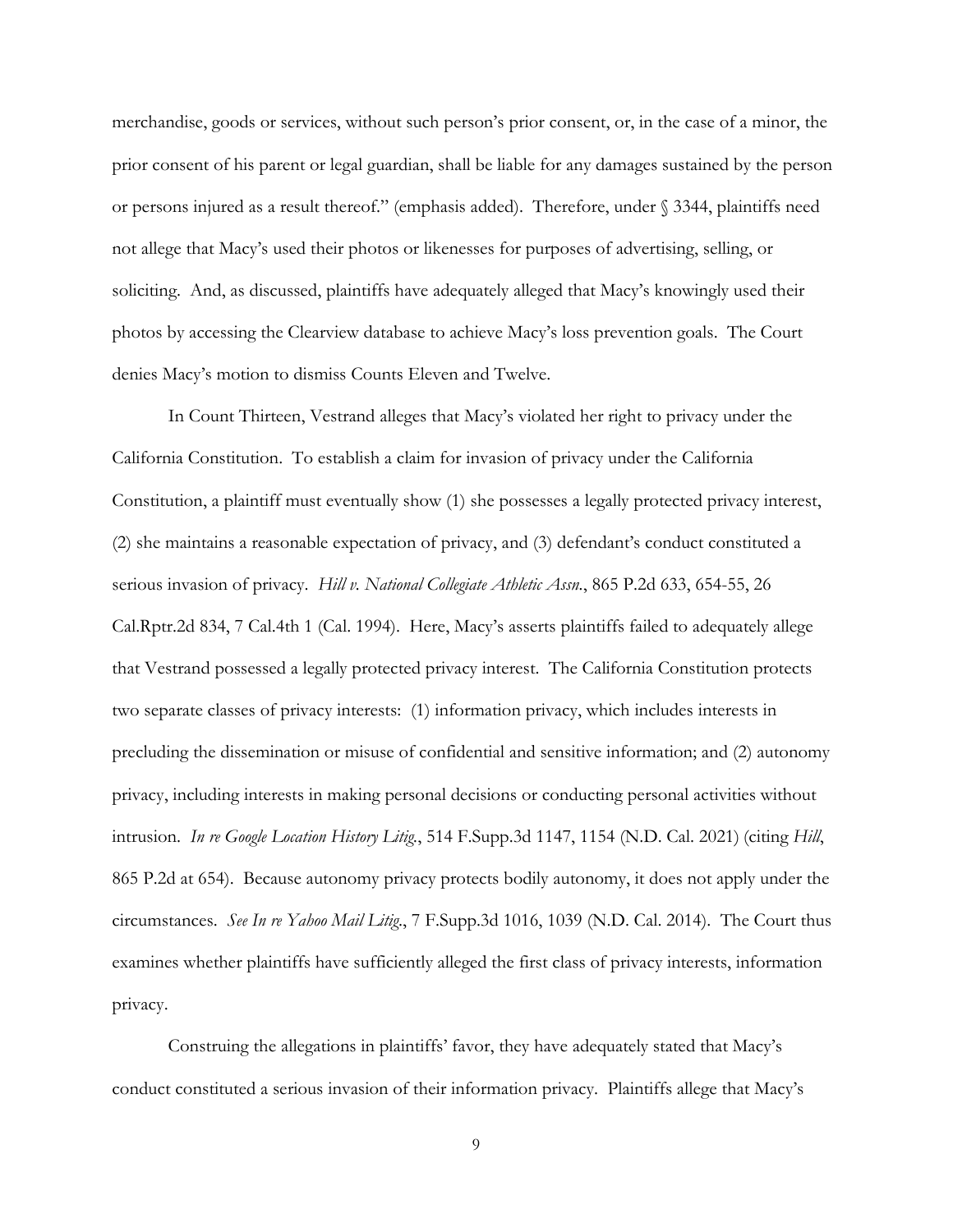purchased access to the Clearview database containing their biometric identifiers. Biometric information, by its very nature, is sensitive and confidential. *See Fox v. Dakkota Integrated Sys., LLC*, 980 F.3d 1146, 1155 (7th Cir. 2020) ("biometric identifiers … are immutable, and once compromised, are compromised forever."). Macy's then accessed, used, and obtained the California Subclass members' confidential and sensitive biometrics. In addition, plaintiffs allege that the California Subclass had a reasonable expectation of privacy to their highly sensitive biometrics. Vestrand has therefore plausibly alleged her right to privacy claim under the California Constitution. *New York State Law Claim*

In Count Fourteen, plaintiff Aaron Hurvitz, on behalf of himself and others similarly situated in the New York Subclass, brings a claim under New York's Civil Rights Act § 51. The purpose of § 51 is to protect individuals from the commercial exploitation of their name or image. *See Kuklachev v. Gelfman*, 600 F.Supp.2d 437, 474-75 (E.D.N.Y. 2009).To establish liability under § 51, a plaintiff must show defendant's nonconsensual use his name, portrait, picture, or voice within the state of New York for purposes of advertising or trade. *See Electra v. 59 Murray Enter.*, Inc., 987 F.3d 233, 249 (2d Cir. 2021).

Without citing legal authority, Macy's first argument is that plaintiffs' § 51 claim must fail because they have not alleged that Macy's took Hurvitz's picture or the picture of any other particular person. The plain language of the statute, however, states that it is the nonconsensual "use" of a picture that is prohibited. *See* N.Y. Civil Rights L. § 51; *see also Electra,* 987 F.3d at 249.

Macy's also argues that its use of plaintiff's picture was not for trade purposes. New York "courts have defined use 'for the purposes of trade' as use which 'would draw trade to the firm' or 'use for the purpose of making profit.'" *Amusement Indus., Inc. v. Stern*, 693 F.Supp.2d 301, 314 (S.D.N.Y. 2010) (citation omitted). As discussed above, plaintiffs have sufficiently alleged plaintiffs' biometric information was necessary to Macy's loss prevention business model and that this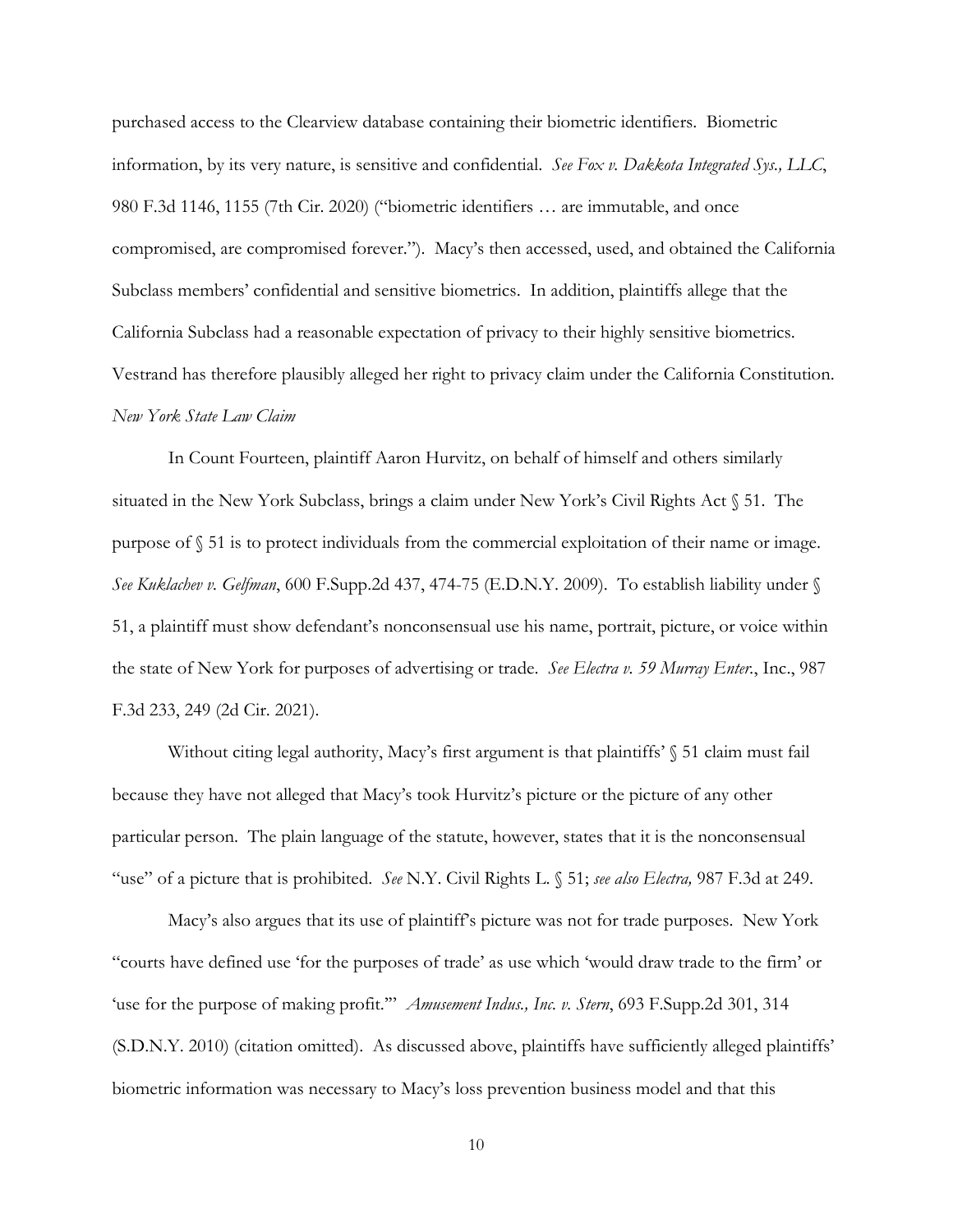biometric information generated profits by reducing the number of stolen goods. Plaintiffs' allegations have raised their right to relief above a speculative level, and thus, the Court denies Macy's motion in this respect.

#### *Unjust Enrichment Claim*

Last, Macy's moves to dismiss plaintiffs' unjust enrichment claim alleged in Count Fifteen of the first amended consolidated class action complaint. In particular, Macy's asserts that unjust enrichment is not a viable, stand-alone claim under Illinois, California, or New York law. Under Illinois law, unjust enrichment "is not a separate cause of action that, standing alone, would justify an action for recovery." *Toushin v. Ruggiero*, 2021 IL App (1st) 192171, ¶ 80, 2021 WL 2718495, at \*13 (1st Dist. 2021)(quoting *Mulligan v. QVC, Inc.,* 888 N.E.2d 1190, 1200, 321 Ill.Dec. 257, 267, 382 Ill.App.3d 620, 631 (1st Dist. 2008). Rather, unjust enrichment is a condition resulting from unlawful or improper conduct like fraud and may be redressed by a cause of action based upon that improper conduct. *Toushin*, 2021 IL App (1st) 192171, ¶ 80. "[I]f an unjust enrichment claim rests on the same improper conduct alleged in another claim, then the unjust enrichment claim will be tied to this related claim—and, of course, unjust enrichment will stand or fall with the related claim." *Cleary v. Philip Morris Inc*., 656 F.3d 511, 517 (7th Cir. 2011). Because plaintiffs have sufficiently alleged their BIPA claims, the Court denies Macy's motion to dismiss the unjust enrichment claim attendant to the BIPA claims at this juncture.

The Ninth Circuit has explained that a California common law unjust enrichment claim may survive either "as an independent cause of action or as a quasi-contract claim for restitution." *ESG Capital Partners, LP v. Stratos*, 828 F.3d 1023, 1038 (9th Cir. 2016); *see also Hart v. TWC Product & Tech. LLC*, 526 F.Supp.3d 592, 604 (N.D. Cal. 2021). "To allege unjust enrichment as an independent cause of action, a plaintiff must show that the defendant received and unjustly retained a benefit at the plaintiff's expense." *ESG Capital,* 828 F.3d at 1038. Here, plaintiffs have sufficiently alleged